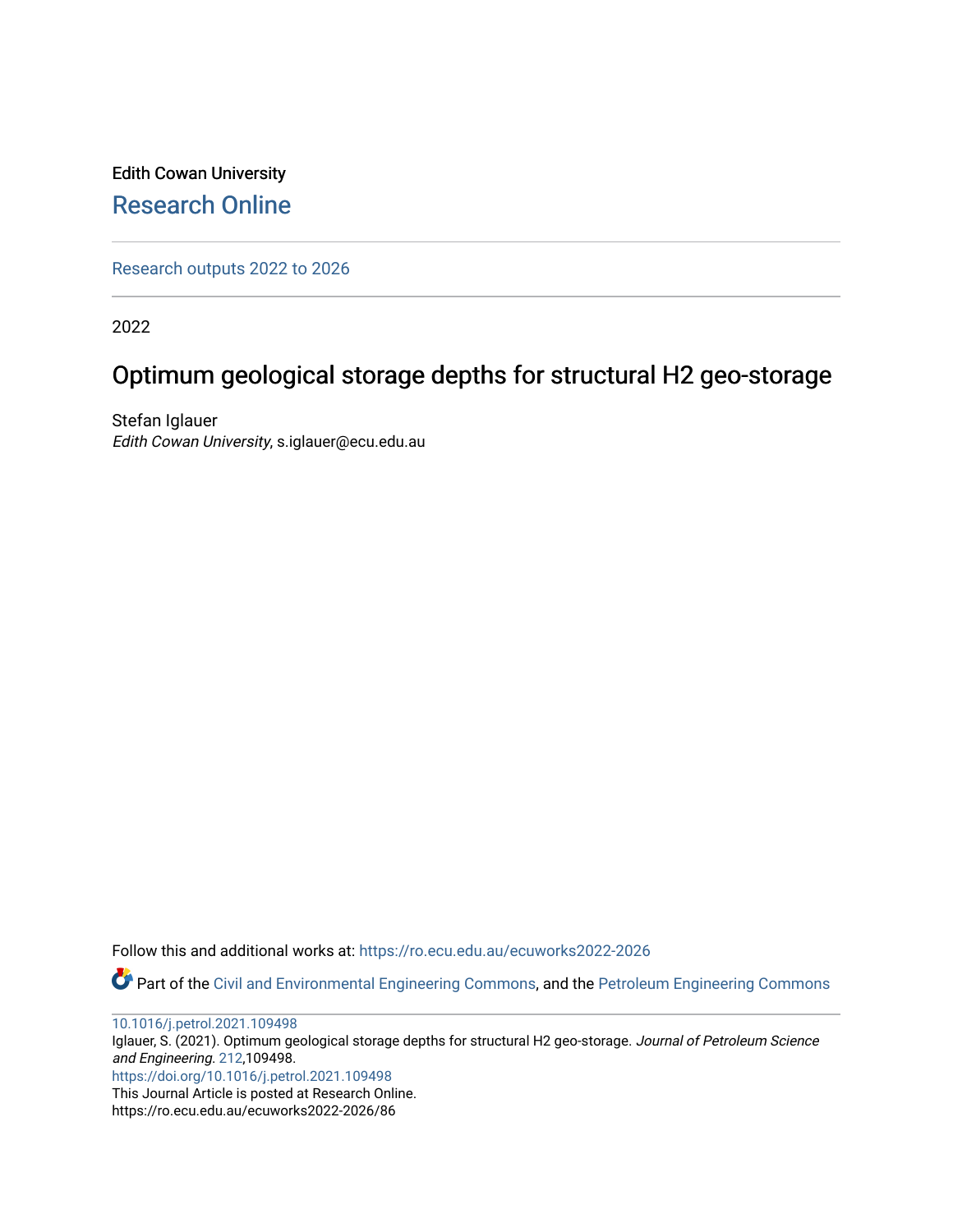Contents lists available at [ScienceDirect](www.sciencedirect.com/science/journal/09204105)



## Journal of Petroleum Science and Engineering

journal homepage: [www.elsevier.com/locate/petrol](https://www.elsevier.com/locate/petrol)



### Stefan Iglauer

*Edith Cowan University, School of Engineering, 270 Joondalup Drive, 6027, Joondalup, Australia* 

#### ARTICLE INFO

*Keywords:*  Hydrogen underground storage UHS H2 geo-storage Structural trapping Storage capacity  $H<sub>2</sub>$  mass Wettability Buoyancy Optimal storage depth

#### ABSTRACT

H<sub>2</sub> geo-storage has been suggested as a key technology with which large quantities of H<sub>2</sub> can be stored and withdrawn again rapidly. One option which is currently explored is  $H<sub>2</sub>$  storage in sedimentary geologic formations which are geographically widespread and potentially provide large storage space. The mechanism which keeps the buoyant  $H_2$  in the subsurface is structural trapping where a caprock prevents the  $H_2$  from rising by capillary forces. It is therefore important to assess how much  $H_2$  can be stored via structural trapping under given geo-thermal conditions. This structural trapping capacity is thus assessed here, and it is demonstrated that an optimum storage depth for H<sub>2</sub> exists at a depth of 1100 m, at which a maximum amount of H<sub>2</sub> can be stored. This work therefore aids in the industrial-scale implementation of a hydrogen economy.

#### **1. Introduction**

Hydrogen geo-storage (UHS) has been identified as a potential solution to store large quantities of hydrogen, which is currently the main barrier to implementing an industrial-scale hydrogen economy [\(Lord](#page-4-0)  [et al., 2014;](#page-4-0) [Zhang et al., 2016](#page-4-0); [Flesch et al., 2018](#page-4-0); [Heinemann et al.,](#page-4-0)  [2018; Tarkowski and Czapowski, 2018; ShiJessen and Tsotsis, 2020; Pan](#page-4-0)  et al.,  $2021a$ ). In UHS,  $H_2$  is injected into subsurface geologic formations, and it can be withdrawn again at any time. One target formation currently investigated are sedimentary reservoirs, which are abundant and can have large storage capacities − such sedimentary reservoirs are also considered for  $CO<sub>2</sub>$  geo-sequestration (CGS, e.g. see [IPCC 2005](#page-4-0); [Lackner, 2003](#page-4-0)), and they can classically also hold natural gas reserves, which are exploited industrially for a long time now (e.g. [Dake, 1978](#page-4-0)). The buoyant gases  $(H_2, CH_4, CO_2)$  are stored by an impermeable seal layer, termed caprock by geologists (e.g. [Dake, 1978; IPCC 2005](#page-4-0); [Wol](#page-4-0)[lenweber et al., 2010; Busch et al., 2008\)](#page-4-0). Technically a caprock is also a sedimentary rock and it is also porous, but it has a very low permeability (e.g. [Nelson, 2009;](#page-4-0) Sondergeld et al. 2010). The reason why the buoyant gases cannot percolate into the caprock is the high capillary entry pressure  $(P_{c,e})$  of the caprock, which is again related to the very small pores in the caprock (Nelson, 2009).

However, if the buoyancy pressure exceeds  $P_{c,e}$ , then the buoyancy forces overcome the counter-acting capillary forces, and gas will indeed migrate upwards through the caprock (e.g. [Iglauer et al., 2015a,b](#page-4-0)). This can be quantified by equation  $(1)$  – a buoyancy force – capillary force balance:

where h is the column height of gas which can be permanently immobilized beneath the caprock, g is the gravitational constant,  $\Delta \rho$  is the difference between water density ( $\rho_w$ ) and gas density ( $\rho_g$ ),  $\gamma$  is the gaswater interfacial tension and  $\theta$  is the water-rock-gas contact angle (e.g. [Arif et al., 2016\)](#page-4-0). Now it has been previously demonstrated that in the context of CGS, h varies with storage depth as  $\Delta \rho$ ,  $\gamma$  and  $\theta$  all vary significantly with depth [\(Iglauer, 2018](#page-4-0)). Consequently, a lower depth barrier exists below which  $CO<sub>2</sub>$  cannot be permanently stored by structural trapping (although note that interestingly below 15,000 m  $CO<sub>2</sub>$  is heavier than formation brine, and sinks spontaneously (due to gravitational forces) deep into the reservoir [\(Span and Wagner, 1996](#page-4-0); Iglauer,  $2018$ ). An optimum  $CO<sub>2</sub>$  storage depth also exists where a maximum amount of  $CO<sub>2</sub>$  can be stored. It is now hypothesized here that UHS also has an optimum storage depth (in terms of storing the largest mass of  $H_2$ ), albeit  $H_2$  will always be buoyant due to its high volatility in a geologic reservoir; [Leachman et al. \(2009\)](#page-4-0). This hypothesis is examined in detail in the below section, and indeed the conclusion is reached that an optimum (technical) UHS depth exists, where a maximum amount of  $H_2$  can be stored.

#### **2. Methodology**

 $h = \frac{2\gamma cos\theta}{rg\Delta\rho}$ 

It is clear that three parameters in equation  $(1)$  are affected by pressure and temperature, and thus depth, namely  $γ$ , Δ $ρ$ , and  $θ$ . To

<https://doi.org/10.1016/j.petrol.2021.109498>

Available online 20 September 2021 Received 25 May 2021; Received in revised form 6 September 2021; Accepted 14 September 2021



(equation 1)

*E-mail address:* [s.iglauer@ecu.edu.au](mailto:s.iglauer@ecu.edu.au).

<sup>0920-4105/© 2021</sup> The Author. Published by Elsevier B.V. This is an open access article under the CC BY-NC-ND license([http://creativecommons.org/licenses/by](http://creativecommons.org/licenses/by-nc-nd/4.0/) $nc\text{-}nd/4.0/$ ).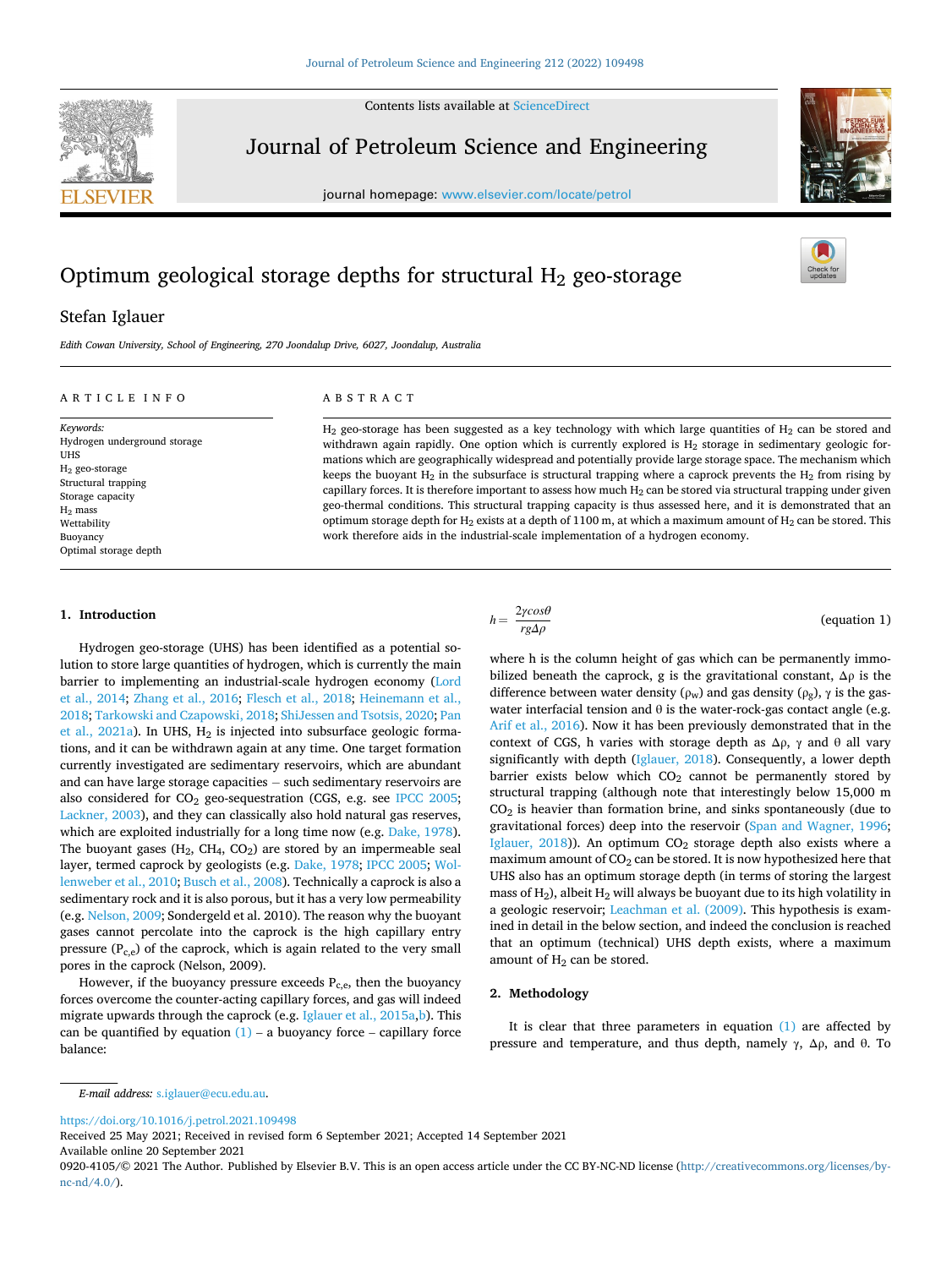<span id="page-2-0"></span>conduct the analysis, a hydrostatic gradient of 10 MPa/km and a geothermal gradient of 30 K/km are assumed – which reflect common subsurface conditions ([Dake, 1978;](#page-4-0) [Meckel, 2010](#page-4-0)). Each parameter is therefore discussed in detail below.

#### *2.1. The H2-water density difference Δρ*

H2 is an extremely highly compressible gas, a consequence is that the temperature and pressure ranges relevant in UHS (300–360 K and 0.1–20 MPa) only have a relatively insignificant effect on  $H_2$  density ( $\rho_{H2}$ ), Fig. 1. Compare this with CO<sub>2</sub>, which undergoes a drastic change in density with increasing pressure and thus depth  $(Iglauer, 2018)$  $(Iglauer, 2018)$  – also  $ρ<sub>H2</sub>$  is generally very low (e.g.  $ρ<sub>H2</sub>$  is 3.5747 kg/m<sup>3</sup>, while  $ρ<sub>CO2</sub>$  is 100.22 kg/m<sup>3</sup> and  $\rho_{CH4}$  30.897 kg/m<sup>3</sup> at 5 MPa and 330 K; Span and Wagner, [1996;](#page-4-0) [Leachman et al., 2009](#page-4-0)). Furthermore, brine density ( $\rho_{\text{brine}}$ ; note that formation water is typically saline, e.g. [Mc Cain, 1990](#page-4-0)) slightly decreases with depth, Fig. 1 (assuming a constant salinity versus depth; [Reveillere, 2013](#page-4-0)). Consequently,  $\Delta \rho$  (=  $\rho_{\text{brine}}$  -  $\rho_{\text{H2}}$ ) is only slightly affected by depth and only slightly decreases with depth.

#### *2.2. The H2-water interfacial tension γ*

The H<sub>2</sub>-water interfacial tension  $\gamma$  as a function of depth has not been evaluated previously. However, it has been demonstrated by laboratory experiments, that  $\gamma$  decreases very slightly with increasing pressure, but decreases strongly with increasing temperature [\(Chow et al., 2018](#page-4-0)). The γ-versus-depth profile has thus been inferred from these datasets ([Chow](#page-4-0)  [et al., 2018\)](#page-4-0), Fig. 1. Effectively,  $\gamma$  decreases linearly with depth, Fig. 1. For example, at a depth of 500 m,  $\gamma$  is 69.5 mN/m, and  $\gamma$  decreases slightly to 68.3 mN/m at 1000 m depth. However, γ always clearly remains relatively high and positive, and  $H_2$  and brine are thus always immiscible at reservoir conditions (except the small amount of  $H_2$  which chemically dissolves in the brine and the small amount of water which evaporates into the  $H_2$  gas).

#### 2.3. The  $H_2$ -water-rock contact angle  $\theta$

Importantly, θ increases relatively strongly with depth (mostly due to the increasing pressure, compare [Iglauer et al. \(2021\)](#page-4-0) – note that here a rock surface which was exposed to  $10^{-2}$  M stearic acid is assumed – such organic content is most realistic in the subsurface due to the prevailing reducing atmosphere, e.g. [Stalker et al., 2013](#page-4-0); [Ali et al., 2019\)](#page-4-0).



**Fig. 1.** Parameters required for structural trapping capacity assessment; (a) H<sub>2</sub> density, (b) brine density, (c) H<sub>2</sub>-brine density difference  $\Delta \rho$ , (d) H<sub>2</sub>-brine interfacial tension γ, (e) H<sub>2</sub>-brine-caprock contact angle θ, (f) cos(θ) – all parameters are plotted against depth to illustrate the inherent dependencies.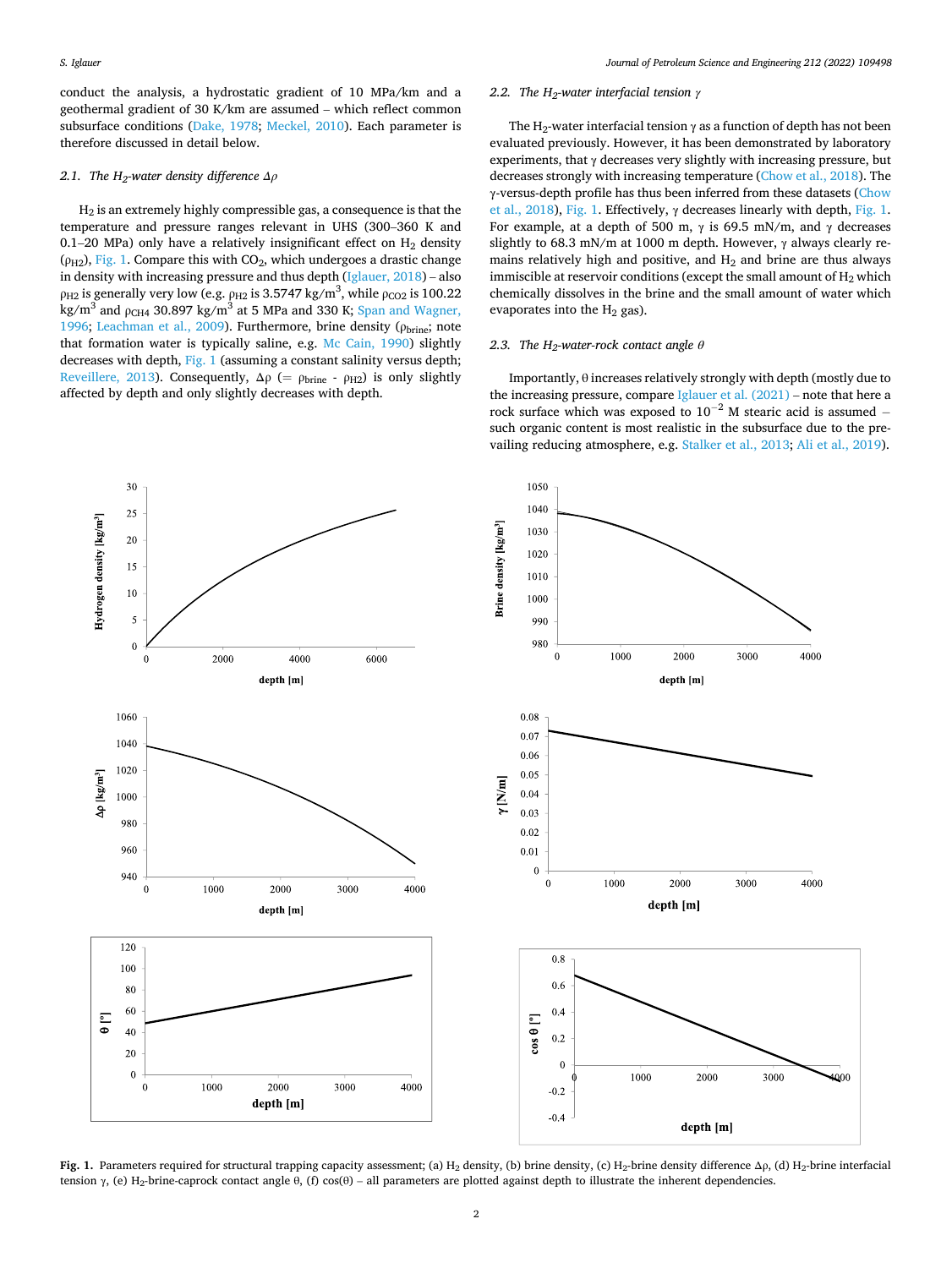Essentially a linear increase in  $\theta$  with depth is predicted, compare [Fig. 1](#page-2-0) and Table 1 – precisely,  $\theta$  increases from 44 $\degree$  at 0 m depth (= the surface) to 92◦ at 4000 m depth. This is a drastic increase, which sets a limit on  $H_2$  storage capacities, see discussion below. This increase is caused by the increased  $H_2$  density, which results in stronger  $H_2$ -rock intermolecular interactions, which again increase the affinity of the rock towards the H<sub>2</sub>, e.g. [Al-Yaseri et al. \(2016](#page-4-0), [2021\).](#page-4-0)  $θ = 90°$  (neutral-wettability) is passed at 3700 m depth. Note that  $\theta_{H2}$  is generally significantly smaller than the equivalent contact angle for  $CO<sub>2</sub>$  ( $\theta_{CO2}$ ), due to the lower  $H_2$  density and the resulting lower  $H_2$ -rock intermolecular interactions ([Iglauer, 2017](#page-4-0); [Iglauer et al., 2021; Ali et al., 2021](#page-4-0); [Pan et al., 2021b](#page-4-0)). Consequently, cosθ decreases linearly with storage depth, and importantly, cosθ intersects the x-axis also at 3700 m, [Fig. 1](#page-2-0).

#### *2.4. H2 column height h*

H2 column height *h* decreases monotonically with increasing depth, Fig. 2 (assuming a typical pore radius r of 50 nm, [Nelson \(2009\)](#page-4-0); and g is 9.81 m/s<sup>2</sup>). For instance, at 300 m storage depth, the  $H_2$  column height is 183 m, which is reduced to 171 m at 500 m depth and 140 m at 1000 m depth. Importantly, h reaches a zero value at 3700 m depth, and storage below this threshold depth would result in  $H_2$  percolating through the caprock as  $H_2$  turned into the wetting phase at this point ( $\theta$ ) *>* 90◦; cosθ *<*0; see θ and cosθ discussion above).

Compare this with equivalent storage heights of  $CO<sub>2</sub>$  (in the context of CO<sub>2</sub> geo-sequestration);  $h_{CO2}$  is significantly lower (due to the higher wettability of  $CO<sub>2</sub>$  towards the rock surface; compare also Iglauer et al.,  $2021$ ) and consequently the threshold depth for  $CO<sub>2</sub>$  is much more shallow (2400 m); [Iglauer \(2018\).](#page-4-0)

#### 2.5. The mass of  $H_2$  which can be stored by structural trapping

Importantly, and indeed analogue to  $CO<sub>2</sub>$  storage, more relevant than h is the actual mass of  $H_2$  ( $m_{H2}$ ) which can be stored (Firoozabadi and [Cheng, 2010](#page-4-0)).  $m_{H2}$  can be predicted via equation (2),

$$
m_{H2} = \rho_{H2} hA \tag{2}
$$

#### **Table 1**

Best fit equations for the various petro-physical and physico-chemical parameters discussed here, as a function of reservoir depth (depth unit is meter here).

| Parameter             | Equation                                                                                                                     | $R^2$                           |
|-----------------------|------------------------------------------------------------------------------------------------------------------------------|---------------------------------|
| $\rho_{H2}$           | $\rho_{H2} = 0.8728 + 0.0065$ x depth $-4 \times 10^{-7}$ x<br>(depth) <sup>2</sup>                                          | 0.9986                          |
| $\rho_{\text{brine}}$ | $\rho_{\text{brine}} = 1039.1 - 0.0052$ x depth $- 2 \times 10^{-6}$ x<br>$(\text{depth})^2$                                 | 0.9996                          |
| $\Delta \rho$         | $\Delta \rho = 1038.3 - 0.0109$ x depth $- 2 \times 10^{-6}$ x<br>$(\text{depth})^2 - 2 \times 10^{-10} \text{ x (depth)}^3$ | $\mathbf{1}$                    |
| $\gamma$              | $\gamma = 0.073 - 5.89286 \times 10^{-6}$ x depth                                                                            | 0.9977                          |
| $\theta$              | $\theta = 48.603 + 0.0113$ x depth                                                                                           | 0.9763                          |
| $Cos\theta$           | $cos\theta = 0.6784 - 0.0002$ x depth                                                                                        | 0.9858                          |
| ħ                     | if $d \in [0, 900]$ , then                                                                                                   | for $d \in [0; 900]$ : $R^2 =$  |
|                       | $h = 201.68 - 0.0576$ x depth                                                                                                | 0.9962                          |
|                       | if d $\in$ ]900; 1500], then                                                                                                 | for $d \in [900; 1500]$ :       |
|                       | $h = 242.47 - 0.1026$ x depth                                                                                                | $R^2 = 1$                       |
|                       | if d $\in$ [1500; 4000], then                                                                                                | for $d \in [1500; 4000]$ :      |
|                       | $h = 143.45 - 0.0387$ x depth                                                                                                | $R^2 = 0.9984$                  |
| $m_{H2}$              | if $d \in [0; 1000]$ , then                                                                                                  | for $d \in [0; 1000]$ : $R^2 =$ |
|                       | $m_{H2} = 0.0438 + 0.0031$ x depth $-8 \times 10^{-7}$                                                                       | 0.9996                          |
|                       | $(\text{depth})^2 - 3 \times 10^{-10} \text{ x (depth)}^3$                                                                   | for $d \in ]1000; 1500]$ :      |
|                       | if d $\in$ ]1000; 1500], then                                                                                                | $R^2 = 0.9394$                  |
|                       | $m_{H2} = 2.707 - 0.0006$ x depth                                                                                            | for $d \in ]1500; 2200]$ :      |
|                       | if d $\in$ [1500; 2200], then                                                                                                | $R^2 = 0.9718$                  |
|                       | $m_{H2} = 2.3938 - 0.0004$ x depth                                                                                           | for $d \in ]2200; 2700]$ :      |
|                       | if $d \in ]2200; 2700]$ , then                                                                                               | $R^2 = 0.9978$                  |
|                       | $m_{H2} = 3.3061 - 0.0008$ x depth                                                                                           | for $d \in ]2700; 4000]$ :      |
|                       | if d $\in$ ]2700; 4000], then                                                                                                | $R^2 = 0.9979$                  |
|                       | $m_{H2} = 4.4827 - 0.0012$ x depth                                                                                           |                                 |



Fig. 2. H<sub>2</sub> structural storage capacity assessment, (a) H<sub>2</sub> column height *h* which can be permanently immobilized beneath the caprock, (b) mass of  $H_2$  ( $m_{H2}$ ) which can be stored by structural trapping.

A is the averaged lateral area swept by H<sub>2</sub>, and  $\phi$  is the porosity of the storage rock (not the caprock) – here  $\phi = 0.2$  is assumed (which is a typical value for sandstone). A cannot be predicted easily as it also depends on reservoir geology, and a full-scale reservoir simulation is required to determine this parameter (e.g. see [Lubon and Tarkowski,](#page-4-0)  [2020; Al-Khdheeawi et al., 2017](#page-4-0)). A is assumed here to be  $A = 100$  m  $\times$  $100 \text{ m} = 10^4 \text{ m}^2$  – although this may vary drastically based on the geology of the specific reservoir. Using these parameters and the parameters discussed above, the  $m_{H2}$  versus depth profile can be predicted, Fig. 2.

> $m<sub>H2</sub>$  initially rapidly increases with depth, and reaches a maximum at 1100 m depth, Fig. 2. At higher depth  $m_{H2}$  decreases again, and reaches a zero value at 3700 m (as the  $H_2$  column height is zero at this depth, see discussion above). At 300 m storage depth  $m_{H2}$  is 0.895 Mt, which increases to 1.33 Mt at 500 m and eventually 2.01 Mt at 1100 m.

> This profile is somewhat similar to the  $m_{CO2}$  versus depth profile (for CGS, [Iglauer, 2018\)](#page-4-0), which also goes through a maximum, but at a slightly higher depth (1300 m). However, in absolute terms,  $m_{CO2}$  is generally much higher than  $m_{H2}$  ( $m_{CO2}$  is in the order of 100 Mt; while  $m_{H2}$  is only in the order of 1 Mt). Therefore, much less  $H_2$  can be stored via this route when compared with  $CO<sub>2</sub>$ . However, a storage capacity of 1 Mt  $H_2$  is a high number generally, when compared to other current storage options ([Zhang et al., 2016](#page-4-0)).

#### *2.6. Correlations*

Empirical correlations were calculated for each parameter  $(\theta, \gamma, \rho, h, \phi)$  $m<sub>H2</sub>$ ), these are listed in Table 1. Using these correlations initial UHS storage capacities can be predicted.